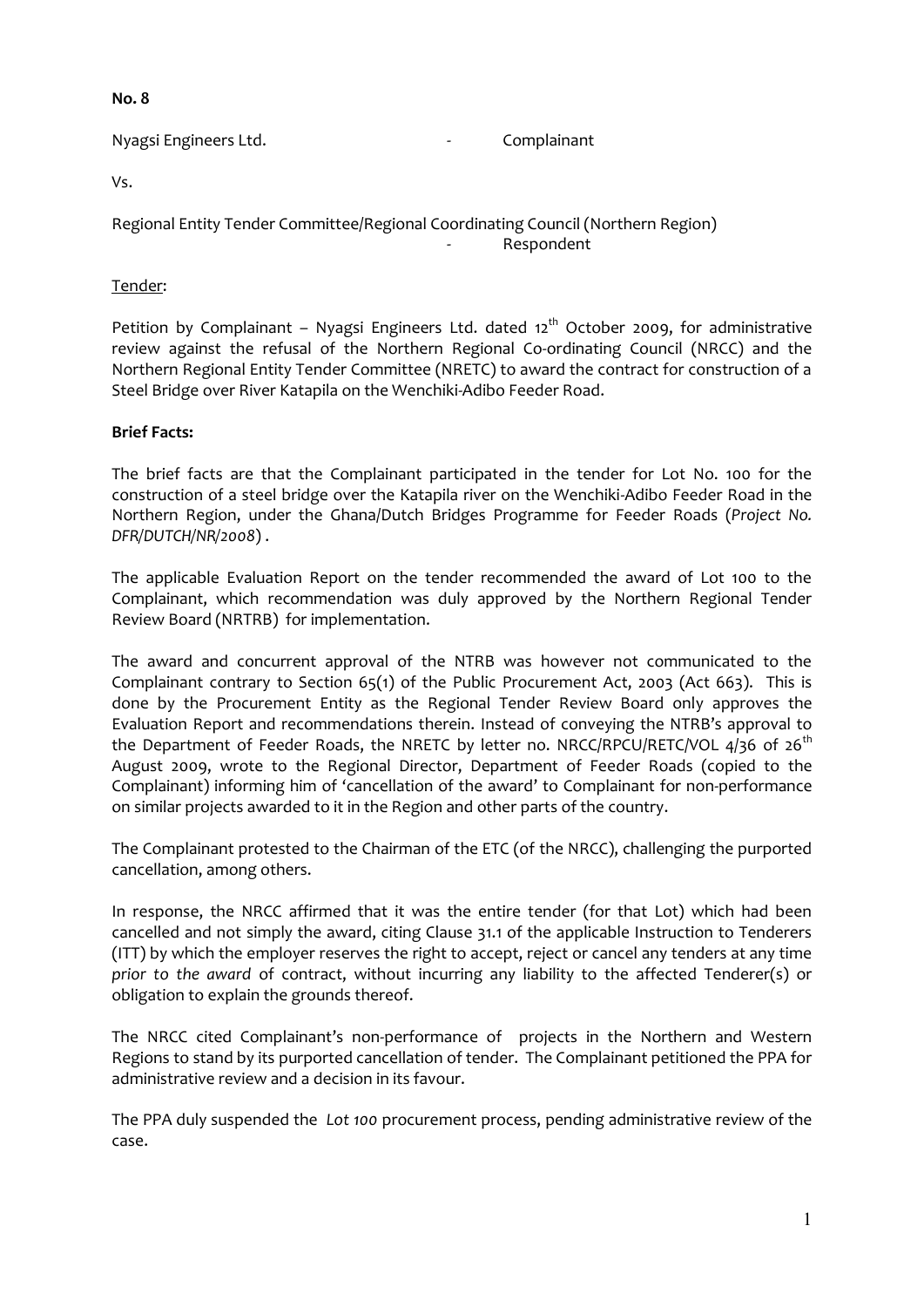# **Issue(s):**

Issues considered by the Authority were:-

- 1. Whether or not a contract for the construction of a steel bridge aforementioned (Lot 100/ *DFR/DUTCH/NR/2008)* was rightly awarded to the Complainant.
- 2. Whether or not the Northern Regional Entity Tender Committee had the mandate to cancel an award made after due acceptance of the Evaluation Report and concurrent approval by the Northern Regional Tender Review Board.
- 3. Could the Northern Regional Entity Tender Committee rightly decide not to make an award as approved by the Regional Tender Review Board?

## **Findings**:

Following detailed review of supporting documents submitted by both Parties, the Authority found as follows:-

- 1. Though the Evaluation Panel, properly convened by the Department of Feeder Roads ('*the Procurement Entity'* within the meaning of the Public Procurement Act, 2003 (Act 663)) recommended an award in favour of the Complainant, which recommendation duly received concurrent approval from the Northern Regional Tender Review Board, the award was not communicated as required under Act 663 and/or the PPA Manual.
- 2. It was the Department of Feeder Roads (the procurement entity) and not the NRETC or the NRCC which had the mandate to implement the Evaluation Report and the Tender Review Board's concurrent approval.
- 3. Consequently, the NRCC/NRETC did not have the mandate to cancel the award or tender, nor to issue instructions for repackaging and re-advertisement of the Project as it purported to do per letter No. NRCC/RPCU/VOL 4/36 dated 26<sup>th</sup> August 2009. Schedule 1 of the Public Procurement Act, 2003 (Act 663) clearly specifies the functions of ETCs of Procurement Entities.
- 4. The NRCC's allegations of non-performance by the Complainant were not sufficiently substantiated. Issues arising post-evaluation which were not specified as award or qualification criteria in the tender documents advertised, cannot be used against a winning tenderer post-evaluation. In accordance with procurement best practices, criteria cannot be introduced during or after evaluation to disqualify a tenderer, if such criteria was not pre-disclosed in the tender documents.
- 5. From the foregoing, the NRCC/NRETC's letter of cancellation and instructions for retendering referenced *NRCC/RPCU/VOL 4/36 of 26th August 2009* is declared void and of no legal effect. Failure to specify grounds for rejection *in the tender documents or request for proposals violated* Section 29(1) of Act 663.